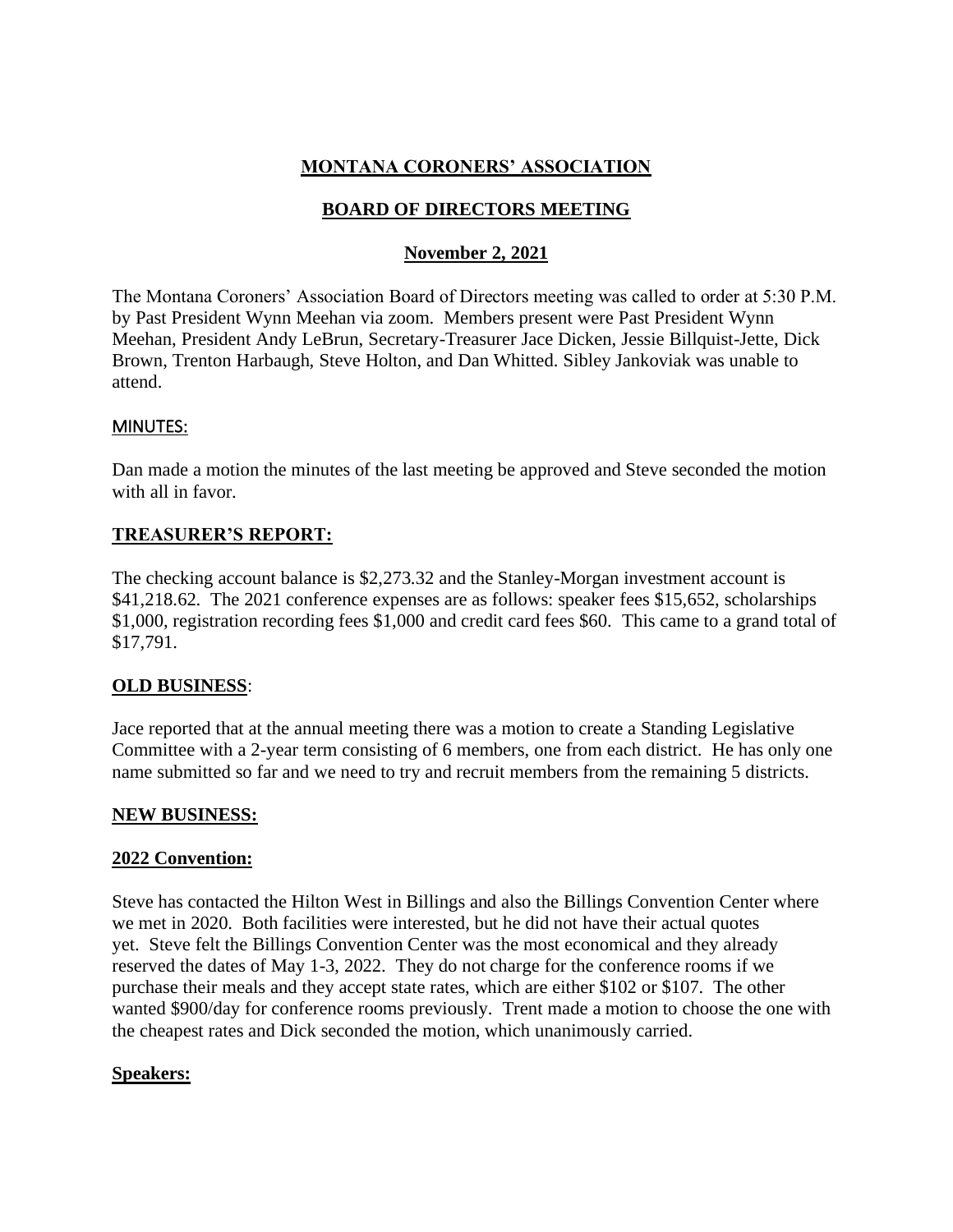The training committee for obtaining speakers is Jessie, Trent, Andy and Dan. Dan has contacted an FBI speaker and if the committee is interested he will followup with him. Jace made a motion to allow the training committee to spend up to \$5,000 for speakers without board approval. Dick seconded the motion, which was approved by the majority. Jessie reported that Buck Heron from Image Trend has grant money available for Image Trend presenters and they may be able to help defray some speaker expenses. It was also noted that the Crime Lab also has grant money available. We will look into these options also.

# **OTHER:**

# **POST:**

It was noted that Perry Johnson has retired from POST and the new director is Eric Gilbertson.

### **Medical Examiner/Crime Lab:**

Dr. Kurtzman is going to retire in May. Dick feels we need to meet with Dr. Kurtzman and that MCA should have input on who replaces him. The interim laboratory director is Travis Spindler. Travis said turnaround time would improve but that is not happening. Toxicology reports are 10 weeks out in Missoula. MCA needs to push to get a toxicology lab in Billings, where reports are now12 weeks out which is unacceptable. The labs in Missoula and Billings do not handle cases the same way.

### **Past President position:**

Wynn is not going to run for sheriff/coroner again and is looking at other job opportunities. If he leaves we will have 2 past president positions unfilled. There was a discussion about calling in a previous past president to fill the position. Wynn feels there are several MCA members that would make good board members and he named several from people from Rosebud, Carbon, Lewis & Clark and Teton counties. Dick said they would be good board members, but a past president HAS to be a past president.

### **Memorial for Dr. Jack Henneford:**

Jace reported he sent \$100 to the Henneford family and received a nice letter stating that they gave the money to the library where Jack went frequently in later years.

### **Date of next board meeting:**

The week of January 16-22 was chosen with a tentative in-person meeting on January 22, depending on the weather, and site to be chosen later. If the weather looks bad we will have a zoom meeting on January 16.

Trent made a motion the meeting be adjourned. This motion was seconded and approved and the meeting was adjourned at 6:16 P.M.